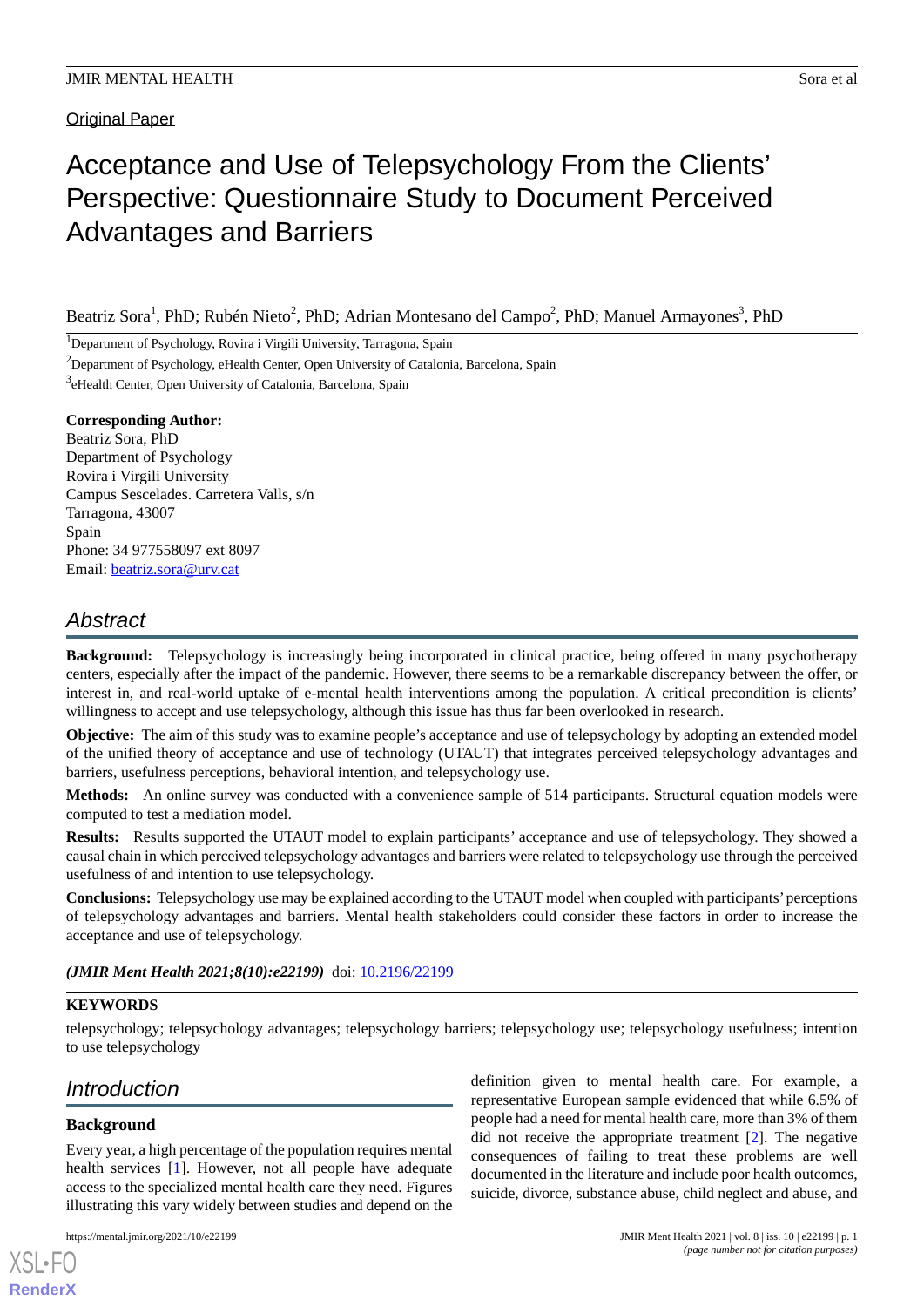youth delinquency [[3](#page-7-2)[-5](#page-7-3)]. Thus, finding solutions that spread access to mental health care throughout the population is critical.

Information and communication technologies (ICT) have great potential to facilitate access to interventions. In this regard, telepsychology, which the American Psychological Association (APA) defines as "the provision of psychological services using telecommunication technologies," has appeared in recent years as an alternative to traditional face-to-face interventions, at least for a significant proportion of the population. Telepsychology involves the use of different electronic tools to deliver health care, which may range from telephones and fiber optics to interactive satellite video [\[6](#page-7-4)]. This work focuses on videoconferencing technology, which synchronously overcomes geographical barriers, thereby enabling people to see and talk to each other as if they were in the same room despite being apart.

Literature on telepsychology use (especially on the use of videoconferencing technology) has increased exponentially in recent years [\[7\]](#page-7-5). In this line, institutions such as the APA have created guidelines for the use of telepsychology [\[8](#page-7-6)]. Systematic reviews showing the positive effects of telepsychology have also appeared. For example, Varker et al [\[9\]](#page-7-7) reviewed published research about the use of synchronous telepsychology to treat anxiety, post-traumatic stress disorder, and adjustment disorder. They found strong evidence pointing to the high-quality nature of this option, as well as to the equivalence between telephoneor videoconference-delivered interventions and face-to-face interventions. Although more research is needed, in general terms, available results suggest that telepsychology could produce equal results when compared to traditional interventions and that therapeutic alliance can be as successfully established in videoconference psychotherapy as in face-to-face interventions [\[10](#page-8-0)-[12](#page-8-1)]. In addition, telepsychology is also gaining representativeness in routine clinical practice, especially after the pandemic. For instance, Pierce et al [[13](#page-8-2)] surveyed a national sample of 2619 licensed psychologists in the United States and found that those practicing in outpatient facilities reported a 26-fold increase in telepsychology in response to the pandemic. Moreover, participants stated that 34.96% of their clinical work would be conducted via telepsychology after the pandemic ceases, reflecting an important shift in attitudes toward the use of telepsychology.

For really potentiating the use of telepsychology, a fundamental precondition, as with the implementation of any other new technology or application  $[14,15]$  $[14,15]$  $[14,15]$  $[14,15]$ , is to study users' willingness to accept and use it. In general, there seems to be a remarkable discrepancy between the interest in and real-world uptake of e-mental health interventions among the population [\[16](#page-8-5),[17\]](#page-8-6). Studies have shed light on the fact that willingness to participate in e-mental health interventions is limited, either because of a low uptake rate among patients or low acceptance by the population in general [\[18](#page-8-7)-[21\]](#page-8-8).

Unfortunately, research has overlooked this issue. Only 3% of studies on eHealth, in general, focus on people's acceptance, making this an understudied domain [\[22](#page-8-9),[23\]](#page-8-10). Consequently, there is limited knowledge about people's genuine attitudes towards e-mental health and the reasons behind their intention

to use it [\[14](#page-8-3)]. A comprehensive understanding of determinant factors for acceptance and use of e-mental health, in general, and telepsychology, in particular, represents an essential first step towards creating successful telepsychology services. This is a pressing issue in the current context of social distancing and the telepsychology revolution [[13\]](#page-8-2).

#### **Acceptance and Use of Telepsychology: Unified Theory of Acceptance and Use of Technology (UTAUT) Model**

Technology acceptance is a relatively mature area of research, and there is a significant amount of literature on the matter [\[24\]](#page-8-11). It presents several models, based mainly on social psychology, to explain people's acceptance and use of new technologies. Some more widely accepted theories on the use behavior of new technologies are the technology acceptance model (TAM) [[25\]](#page-8-12), theory of planned behavior (TPB) [\[26](#page-8-13)], theory of reasoned action (TRA) [[27\]](#page-8-14), motivational model (MM) [\[28](#page-8-15)], combined TAM and TPB (C-TAM-TPB) [\[29](#page-8-16)], model of personal computer use, theory of innovation diffusion (TID) [[30\]](#page-8-17), and social cognitive theory (SCT) [[31\]](#page-8-18). These theories and models have since been fused to create a more complex framework: the unified theory of acceptance and use of technology (UTAUT) [[24\]](#page-8-11). This model was proposed in order to combine the contributions of the mature yet fragmented literature on technology acceptance and to establish a unified theory to explain individuals' use and acceptance of technology. The UTAUT contemplates 4 core determinants of use and intention: (1) performance expectancy, (2) effort expectancy, (3) social influence, and (4) facilitating conditions. In this respect, Koivumäki et al [\[22](#page-8-9)] summarized their definitions as follows. Performance expectancy reflects the degree to which using a technology will facilitate the achievement of some goal (ie, technology will enhance quality of life performance). It involves determinants such as perceived usefulness, extrinsic motivation, job fit, relative advantages, and outcome expectations from technology acceptance studies. Effort expectancy represents the degree of ease associated with the use of a technology, such as ease of use and its determinants and complexity. Social influence is defined as the extent to which it is perceived that significant others (eg, family or friends) believe that they should use a technology. It reflects the determinants of social factors, subjective norms, and image from the technology acceptance literature. Facilitating conditions represent perceptions of the external resources and infrastructure that support the use of an information and technology system (eg, perceived behavioral control and compatibility). Finally, behavioral intention was defined as a measure of the strength of one's intention to perform a specific behavior [[26\]](#page-8-13). It reflects the acceptance to use eHealth tools. More specifically, the UTAUT model [\[24](#page-8-11)] proposes that performance expectancy, effort expectancy, and social influence are direct predictors of the intention to use an innovative technology and that facilitating conditions and behavioral intention are direct determinants of actual use.

This model has been applied and tested in multiple contexts to provide insight into the forces that motivate individuals to adopt technology. In the case of eHealth, most empirical research singles out performance expectancy (eg, perceived usefulness) as the strongest predictor of technology acceptance [[32-](#page-8-19)[37\]](#page-9-0). Perceived usefulness is defined as the extent to which a person

 $XS$ -FO **[RenderX](http://www.renderx.com/)**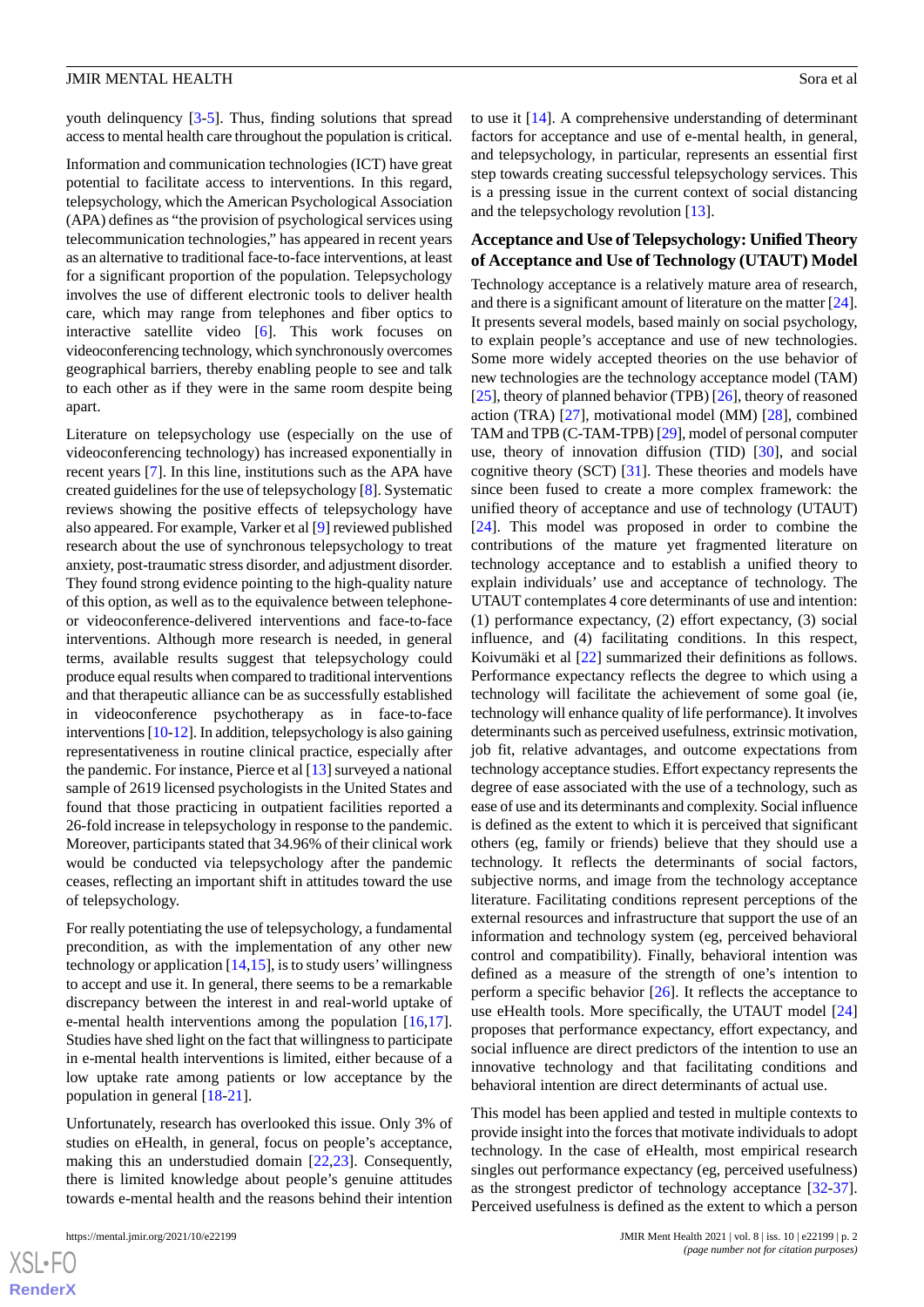believes that using a system will help him or her to achieve their objectives [\[25](#page-8-12)]. It essentially captures people's cognitive expectations about the performance of the system, which determines the intention of technology use. In other words, if people believe that the new technology, in our case telepsychology, can help them, they will present higher intention to use it compared to those who do not perceive any benefit. In this line, several meta-analyses in the eHealth field show that perceived usefulness has the largest effects on behavioral intention (eg, [[38,](#page-9-1)[39](#page-9-2)]). Likewise, behavioral intention is the main predictor of use behavior (eg, [[32,](#page-8-19)[40](#page-9-3)]). Unfortunately, as mentioned previously, we are not aware of any study that has specifically examined telepsychology; accordingly, people's acceptance and use of psychotherapy through videoconferencing — that is, telepsychology — are still unknown.

#### **Additional Determinants of Telepsychology Acceptance and Use: Advantages and Barriers**

The UTAUT model [\[24](#page-8-11)] underpins the determinants of technology acceptance and use, making it the most complete model for predicting technology acceptance and use. However, given the complex nature of eHealth acceptance and its determinants, it necessary to extend this model and adapt it to different contexts [\[14](#page-8-3)].

A relevant line of research has expanded the UTAUT model by including success factors (eg, advantages) and resistance factors (eg, barriers) that drive people to adopt and use a certain technology (eg, [\[14](#page-8-3),[36](#page-9-4)[,41](#page-9-5),[42\]](#page-9-6)). At the initial stage of adoption of a new ICT, people have limited knowledge and thus struggle to decide whether to use it. There are likely opportunity factors that motivate them to use the new technology, as well as barrier or risk factors (understood as perceptions and not only as actual obstacles) that cause them to hesitate using it. Hence, perceived advantages and barriers represent reasons for or against the use of a technology [[43\]](#page-9-7).

Literature on eHealth suggests that the inclusion of ICT in mental health care services may pose several advantages and barriers for patients that conventional face-to-face interventions do not. Ebert et al [\[41](#page-9-5)] summarized them as follows. Advantages include the fact that (1) e-mental health interventions are more easily accessible at any time and place, (2) e-mental health interventions facilitate the integration of acquired skills in daily life because of the patients' active roles, (3) participants can work at their own pace and go through materials as often as they want, (4) travel time and costs are removed, and (5) e-mental health interventions may attract people who do not make use of traditional mental health services. The following barriers have been pointed out: (1) low expectancies regarding its effectiveness, (2) reservations regarding data security, (3) low comfort using such programs, (4) influence by important social contacts (eg, family and health professionals), (5) negative attitudes towards seeking psychological help in general, (6) low internet experience, and (7) high internet anxiety. Further studies added low internet orientation in health problems and insufficient knowledge of eHealth interventions [[21\]](#page-8-8) as well as worries about impersonal interaction [\[44](#page-9-8)].

In sum, research has paid special attention to advantages and barriers that may determine e-mental health care services. However, authors such as Henneman et al [[14\]](#page-8-3) call for further research, as knowledge about eHealth adoption barriers and advantages remains limited. For example, only a handful of empirical studies have simultaneously examined advantages and barriers [[42\]](#page-9-6), indicating that, to facilitate the use of eHealth applications, they need to integrate ease of use and usefulness with a certain level of reliability. Finally, in terms of telepsychology, we are not aware of any study that has specifically focused on psychotherapy through videoconferencing technology. Thus, the advantages of and barriers to adopting telepsychology remain to be studied.

#### **Research Purpose and Hypotheses**

This study aimed to obtain a deeper understanding of people's acceptance and use of telepsychology by examining the determinant factors according to an extended UTAUT model that includes perceived telepsychology advantages and barriers. It represents a first step in the study of telepsychology acceptance and use. Thus, our goal was to examine the strongest predictors of technology use in the UTAUT model following eHealth literature (ie, usefulness perceptions and behavioral intention). Our conceptual model is displayed in [Figure 1](#page-3-0) and integrates telepsychology advantages and barriers as antecedents of usefulness perceptions and behavioral intention. It also considers usefulness perceptions and behavioral intention as key mediating mechanisms for telepsychology use. So, first, this model proposed that perceived telepsychology advantages and barriers may determine telepsychology usefulness. The more advantages and fewer barriers that are perceived, the more useful telepsychology will be perceived. Second, telepsychology usefulness is related to telepsychology use because, when people believe that telepsychology can help them, that is, it is useful, then they will have a higher intention to use it. Third, intention to use is related to use. Intention to use is a natural predictor of technology use. Finally, note that in the UTAUT model, sex and age play a moderator role in the relationship between usefulness and behavioral intention. They have significant effects in the model, so we included them as control variables to take into account their effects on telepsychology acceptance and use. Accordingly, we had the following hypotheses:

- Hypothesis 1 stated that perceived telepsychology barriers are negatively related with telepsychology usefulness.
- Hypothesis 2 stated that perceived telepsychology advantages are positively related with telepsychology usefulness.
- Hypothesis 3 stated that telepsychology usefulness is positively related with the intention to use telepsychology.
- Hypothesis 4 stated that the intention to use telepsychology is positively related to telepsychology use.
- Hypothesis 5 stated that telepsychology usefulness mediates the relationship between perceived telepsychology barriers (H5a) and advantages (H5b) and the intention to use telepsychology.
- Hypothesis 6 stated that the intention to use telepsychology mediates the relationship between telepsychology usefulness and telepsychology use.

```
XS\cdotFC
RenderX
```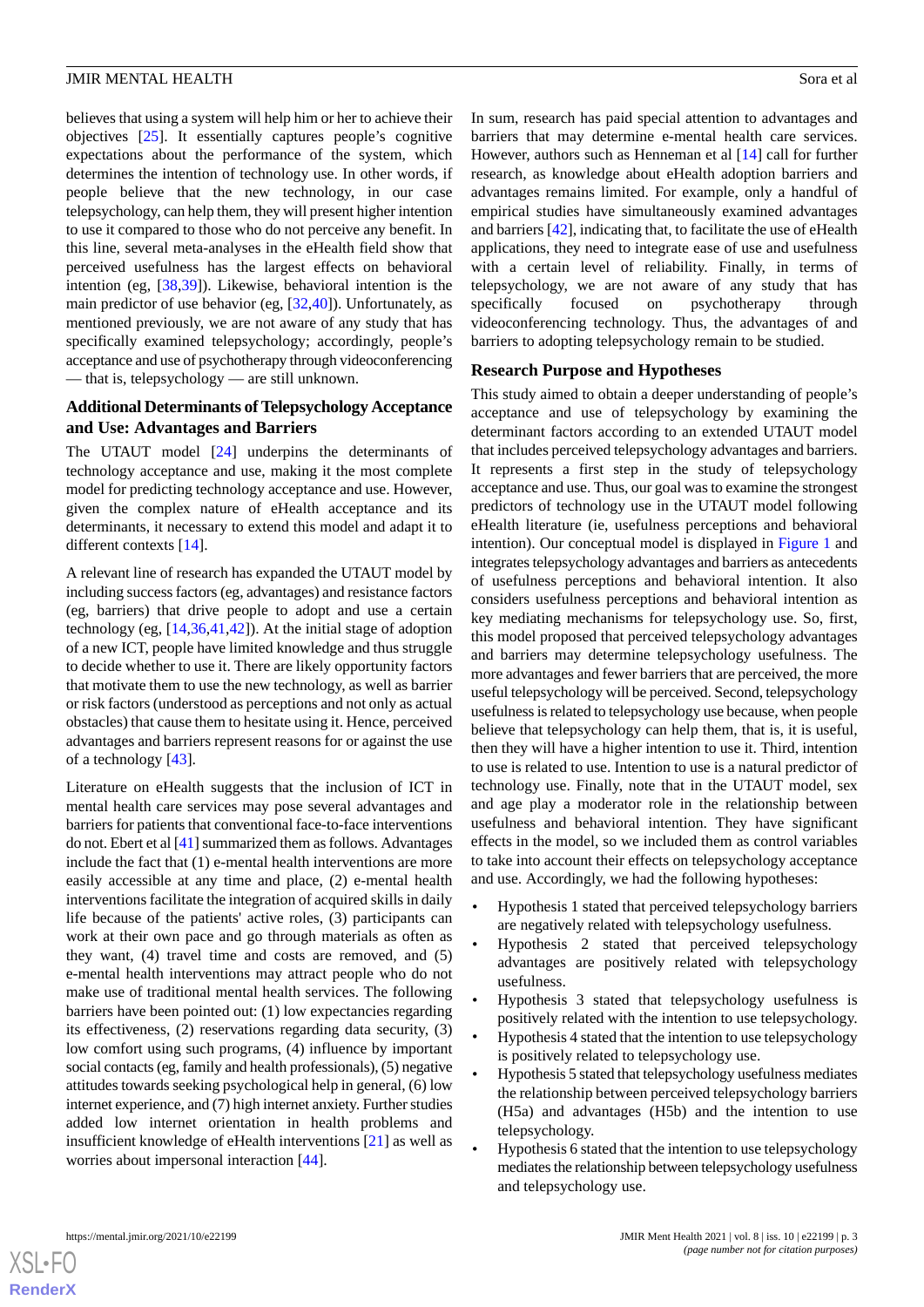<span id="page-3-0"></span>Figure 1. Results of the structured equation model (SEM) for the hypothesized unified theory of acceptance and use of technology (UTAUT) model applied to telepsychology. All parameters are standardized; results are controlled for sex and age; telepsychology use is a dummy variable: (1) no and (2) yes. \**P*<.05, \*\**P*<.01.



# *Methods*

# **Procedure and Sample**

As we wanted to study the general population perspective, we recruited a convenience sample through an online advertisement published on our university's website. The ad explained the research project, explained its main objective, and asked for volunteers who might be willing to participate in our research by taking an open online survey. The ad also provided the link to the survey, which was implemented using the Qualtrics platform. In order to increase response rates, the researchers sent this link along with a brief summary of the research project to their contacts via email.

All of the surveys implemented in the host institution for research purposes are implemented using the Qualtrics platform, since it guarantees data protection. Qualtrics allows downloading responses in different formats. Once the survey closed, we downloaded data in Excel format and moved it to SPSS.

The survey was responsive to different devices, but we recommended that potential participants complete it using a computer since it was perceived by the research team and users who tested it in advance to be easier. The survey assessed the dimensions (presented in the order used for the survey) that are presented in the following sections. Questions had to be completed to progress in the survey and move to the next screen (if a question was not answered, the system provided an error message). There was a maximum of 10 screens (some of them did not appear if they were not applicable for the specific participant by taking into account his or her previous responses). There was not a specific number of items per screen since it depended on the type of item, but we always tried to avoid excessive scrolling.

The user's IP was not registered to guarantee anonymity; however, the Qualtrics system maintains an opened survey and saves a participant's progress for a week. So, during this period, if participants stopped and restarted the survey, they were directed to the exact place they were when they left the survey (if they used the same computer and browser). At the bottom of the screen, there was a progress bar.

The only inclusion criterion for participation was being older than 18 years. In the data collection process, anonymity and confidentiality were guaranteed, and participants provided their consent to participate by accessing the survey and accepting the conditions (ie, all responses were anonymous, no personal data were gathered, and participants could stop participating at any time). No incentive was offered to participants. The protocol was previously approved by the university's ethics committee. The final sample was composed of 514 participants. A total of 568 persons entered the system; of these, 54 did not complete the survey and were excluded.

#### **Measures**

The current literature did not offer measures for the specific variables in this study. Accordingly, a specific online survey was created following similar studies and taking into account the available literature. The survey was created and reviewed in an iterative manner by the authors. In addition, before making the survey available to participants, it was tested by 4 volunteers who suggested changes that were implemented. They could judge both the format and functionality of the online survey and the content of the items. Regarding the content of items, they could assess if they were appropriate for the targeted construct and easily understandable. The measures of this study were perceived telepsychology advantages, perceived telepsychology barriers, telepsychology usefulness, intention to use telepsychology, and telepsychology use.

#### *Perceived Telepsychology Advantages*

The perceived telepsychology advantages were assessed by computing the participants' answers to the statement: "Please indicate the different advantages that might motivate you to use telepsychology." According to the literature (eg, [\[41](#page-9-5)]), the possible answer options were: (1) lower economic cost, (2) the possibility of receiving treatment from home, (3) access to

```
XSL•FO
RenderX
```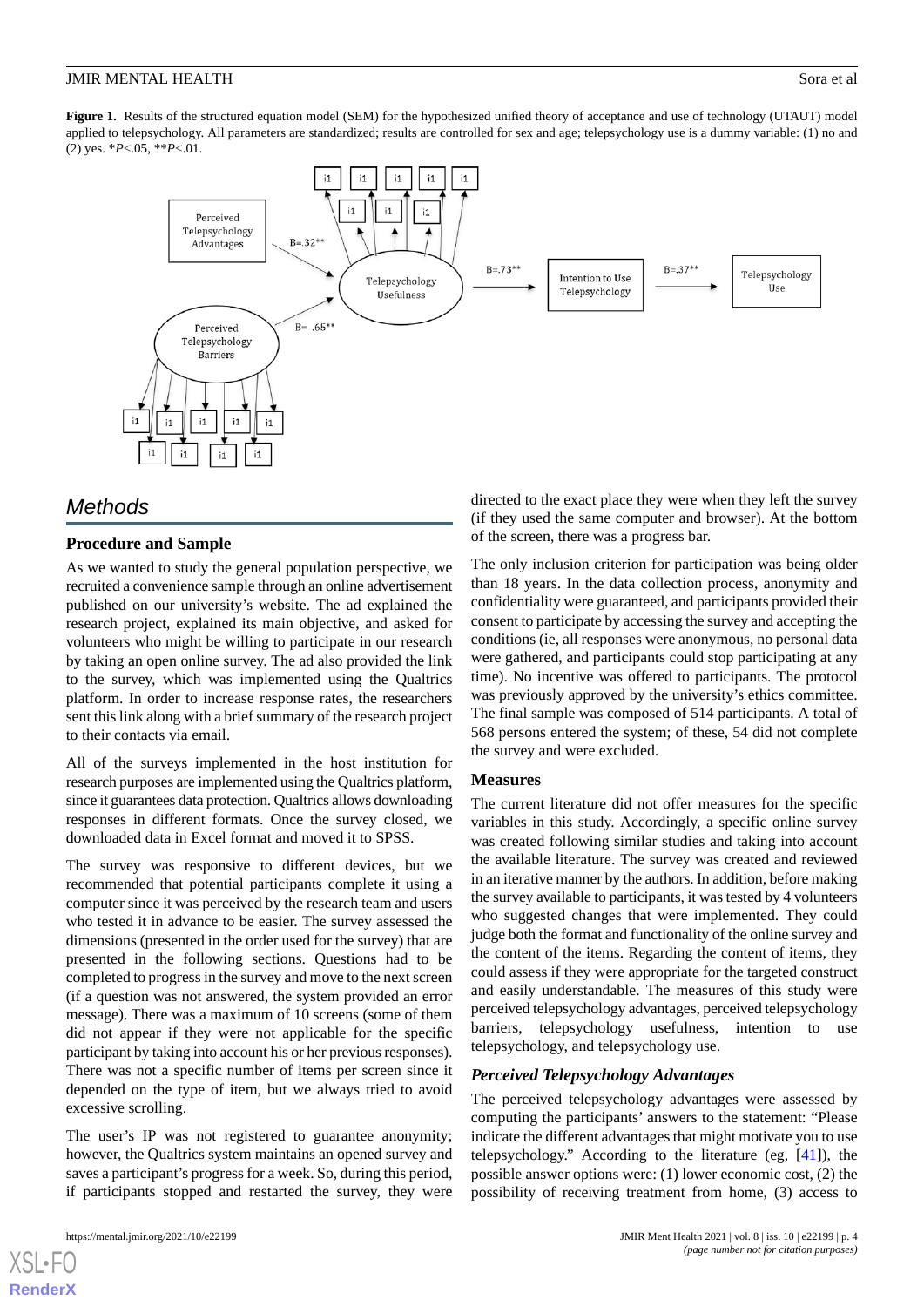specialized treatment, (4) greater anonymity, (5) as a complement to face-to-face psychotherapy, and (6) none of the above. All "yes" responses were given a value of 1, except for the last option (none of the above), which was given a value of 0. The sum of the marked ("yes") options was the index that represented perceived telepsychology advantages.

## *Perceived Telepsychology Barriers*

The perceived telepsychology barriers were measured by means of a self-developed scale. It included a general statement: "Please indicate to what extent the following elements would present a barrier to doing online psychotherapy," with 9 items that reflected the main barriers identified in the literature (eg, [[19](#page-8-20)[,41](#page-9-5),[43\]](#page-9-7)). These items were: (1) it would prevent me from having close or warm contact with my therapist, (2) it would prevent me from expressing my emotions or feelings, (3) I would not be able to pick up on the therapist's nonverbal language well, (4) the therapist would not understand my nonverbal language well, (5) there would be online confidentiality risks, (6) I would not have enough connection speed or the connection would cut out, (7) there is scarce scientific evidence for the efficacy of telepsychology, (8) there is scarce legal regulation, and (9) I lack the knowledge or resources required to videoconference. The response options varied from 1 (not at all) to 5 (very much so). The mean of the items was the index that represented perceived telepsychology barriers.

# *Telepsychology Usefulness*

Telepsychology usefulness was also measured using a self-developed, 5-point Likert scale. It included the general statement: "Please indicate to what extent you think telepsychology can be effective for the following issues," with 8 items reflecting the most common presenting problems in psychotherapy. More specifically, the items were: (1) improvement of mood disorders (eg, depression, anxiety), (2) improvement of relational problems (eg, couple or family problems), (3) improvement of work-related stress problems, (4) health problems (eg, chronic pain, diet, fibromyalgia), (5) personal growth issues, (6) mild psychological problems (interfering little with daily life), (7) moderate psychological problems (interfering moderately with daily life), and (8) severe psychological problems (interfering seriously with daily life). The response options ranged from 1 (not at all) to 5 (very much so).

# *Intention to Use Telepsychology*

Intention to use telepsychology was assessed with a mono-item scale asking: "If you had a problem today, how likely would you be to use telepsychology?" The response options ranged from 1 (very unlikely) to 5 (very likely).

# *Telepsychology Use*

Telepsychology use was measured as a dummy variable with the following question: "Have you ever attended any kind of online psychological therapy?" Two answer options were provided: (1) no and (2) yes.

#### **Analysis**

The following preliminary analyses were computed: mean, SD, and correlation. In addition, given that the measures of telepsychology barriers and usefulness were self-developed, we examined their validity and reliability through confirmatory factor analysis (CFA) and Cronbach alpha. Later, structural equation models (SEM) were performed to test our hypotheses on mediation effects. Two models were computed: (1) a full model that included the direct and indirect relationships among all our variables and (2) a hypothesized UTAUT model. Mplus software [\[43](#page-9-7)] was used. Maximum likelihood was employed to estimate the parameters of the model. Model adjustment was assessed through chi-squared statistics and fit indices, such as the Tucker-Lewis index (TLI), root mean square error of approximation (RMSEA), and weighted root mean square residual (WRMR). A good fit was defined as values higher than .90 for TLI, values lower than .08 for RMSEA, and values lower than 1 for WRMR [\[45](#page-9-9)[,46](#page-9-10)].

# *Results*

#### **Sample Characteristics**

Of the 514 participants, 79.8% (410/514) were women, and 20.2% (104/514) were men. The mean age was 36.27 (SD 10.35) years. Only 0.4% (2/514) of the participants had not completed any level of education, while 2.7% (14/514) had studied at elementary school, 27.0% (139/514) had studied at secondary school, 43.2% (222/514) had studied at college, and 26.7% (137/514) had studied a postgraduate course. Up to 61.9% (318/514) of participants reported having undergone face-to-face psychotherapy, and 6.4% (33/514) had experienced telepsychology formats. Finally, 17.1% (88/514) had a monthly salary lower than €600 (US \$708.54), 16.7% (86/514) had a salary between €600 and <sup>€999</sup> (US \$1179.71), 26.7% (137/514) earned between €1000 (US \$1180.86) and €1499 (US \$1770.14), 20.6% (106/514) earned between €1500 (US \$1771.32) and €1,999 (US \$2360.58), 10.7% (55/514) had an annual income between €2000 (US \$2361.72) and €3000 (US \$3542.63), 3.5%  $(18/514)$  earned more than  $\epsilon$ 3000, and finally 24 participants did not disclose their salary range.

#### **Preliminary Analysis**

[Table 1](#page-5-0) shows our descriptive results. Most of the variables were significantly correlated with the others. Noteworthy is the high correlation between telepsychology usefulness and intention to use telepsychology (*r*=0.50). [Table 2](#page-5-1) presents our confirmatory factor analysis. Goodness-adjustment indexes pointed out an appropriate adjustment of data to model for telepsychology barriers and usefulness measures (see [\[46](#page-9-10)-[48\]](#page-9-11)). Cronbach alphas were .83 for telepsychology barriers and .92 for telepsychology usefulness. Thus, it is possible to conclude that the validity and reliability of these scales were appropriate.

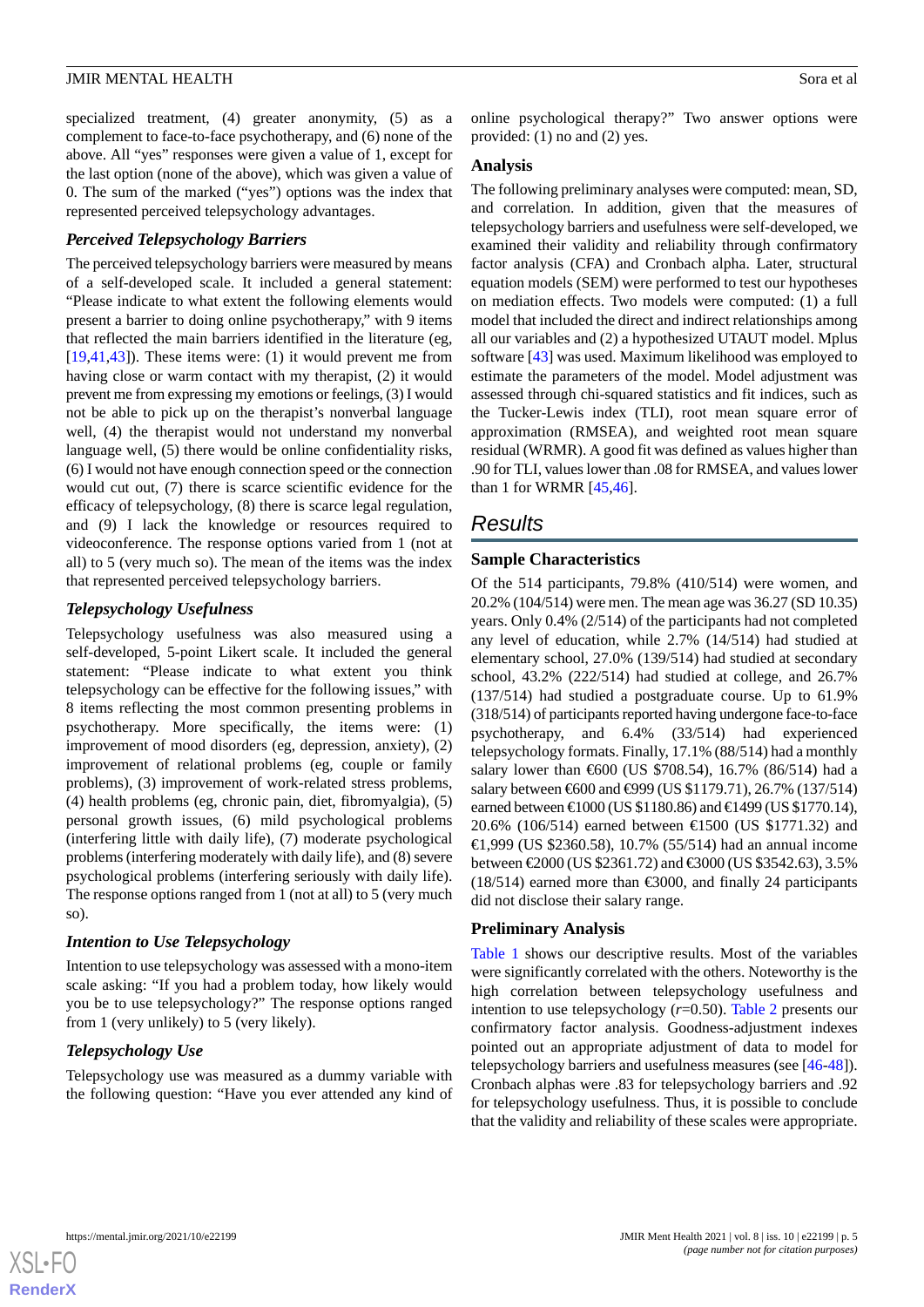<span id="page-5-0"></span>**Table 1.** Descriptive analysis and correlations.

| Variable                            |                                   | Sex          | Age <sup>a</sup>         | Perceived telepsy-<br>chology advantages <sup>b</sup> | Perceived telepsy-<br>chology barriers <sup>c</sup> | Telepsychology useful-<br>ness <sup>d</sup> | Intention to use<br>telepsychology <sup>e</sup> | Telepsychology use <sup>f</sup> |
|-------------------------------------|-----------------------------------|--------------|--------------------------|-------------------------------------------------------|-----------------------------------------------------|---------------------------------------------|-------------------------------------------------|---------------------------------|
| <b>Sex</b>                          |                                   |              |                          |                                                       |                                                     |                                             |                                                 |                                 |
|                                     | $\boldsymbol{r}$                  | $\mathbf{1}$ | $-0.03$                  | 0.03                                                  | 0.09                                                | 0.01                                        | 0.05                                            | $-0.03$                         |
|                                     | $P$ value                         | g            | .55                      | .54                                                   | .06                                                 | .76                                         | .26                                             | .45                             |
| Age                                 |                                   |              |                          |                                                       |                                                     |                                             |                                                 |                                 |
|                                     | r                                 | $-0.03$      | $\overline{1}$           | $-0.10$                                               | $-0.02$                                             | $-0.22$                                     | $-0.03$                                         | 0.01                            |
|                                     | $P$ value                         | .55          | $\overline{\phantom{m}}$ | .02                                                   | .71                                                 | $< 001$                                     | .48                                             | .87                             |
| Perceived telepsychology advantages |                                   |              |                          |                                                       |                                                     |                                             |                                                 |                                 |
|                                     | $\boldsymbol{r}$                  | 0.03         | $-0.10$                  | $\mathbf{1}$                                          | $-0.08$                                             | 0.37                                        | 0.32                                            | $-0.04$                         |
|                                     | $P$ value                         | .54          | .02                      |                                                       | .09                                                 | < .001                                      | < 0.001                                         | .36                             |
|                                     | Perceived telepsychology barriers |              |                          |                                                       |                                                     |                                             |                                                 |                                 |
|                                     | $\mathbf{r}$                      | 0.09         | $-0.02$                  | $-0.08$                                               | $\mathbf{1}$                                        | $-0.38$                                     | $-0.25$                                         | 0.11                            |
|                                     | $P$ value                         | .06          | .71                      | .09                                                   |                                                     | $< 001$                                     | $< 001$                                         | .01                             |
| <b>Telepsychology usefulness</b>    |                                   |              |                          |                                                       |                                                     |                                             |                                                 |                                 |
|                                     | $\boldsymbol{r}$                  | 0.01         | $-0.22$                  | 0.37                                                  | $-0.38$                                             | $\mathbf{1}$                                | 0.50                                            | $-0.11$                         |
|                                     | $P$ value                         | .76          | .00                      | < .001                                                | $< 001$                                             |                                             | < 0.001                                         | .01                             |
| Intention to use telepsychology     |                                   |              |                          |                                                       |                                                     |                                             |                                                 |                                 |
|                                     | $\boldsymbol{r}$                  | 0.05         | $-0.03$                  | 0.32                                                  | $-0.25$                                             | 0.50                                        | $\mathbf{1}$                                    | $-0.18$                         |
|                                     | $P$ value                         | .26          | .48                      | < .001                                                | $< 001$                                             | < .001                                      |                                                 | < 0.001                         |
| Telepsychology use                  |                                   |              |                          |                                                       |                                                     |                                             |                                                 |                                 |
|                                     | $\mathbf{r}$                      | $-0.03$      | 0.01                     | $-0.04$                                               | 0.11                                                | $-0.11$                                     | $-0.18$                                         | $\mathbf{1}$                    |
|                                     | $P$ value                         | .45          | .87                      | .36                                                   | .01                                                 | .01                                         | < 0.001                                         |                                 |

<sup>a</sup>Mean (SD): 36.27 (10.35) years.

 $<sup>b</sup>$ Mean (SD): 2.61 (1.28).</sup>

 $c$ Mean (SD): 3.04 (1.23).

 $d$ Mean (SD): 3.14 (1.14).

<span id="page-5-1"></span> $e^{\text{mean (SD)}}$ : 2.69 (1.28).

fDummy variable: (1) yes and (2) no.

<sup>g</sup>Not applicable.

#### **Table 2.** Fit indices for the structural equation model.

| Variables                                  | $\chi^2$ | df | P value | $\chi^2/df$ | TLI <sup>a</sup> | RMSEA <sup>b</sup> | <b>WRMR<sup>c</sup></b> |
|--------------------------------------------|----------|----|---------|-------------|------------------|--------------------|-------------------------|
| $CFAd$ : perceived telepsychology barriers | 75.16    | 18 | < 0.001 | 4.17        | .93              | .08                | N/A <sup>e</sup>        |
| CFA: telepsychology usefulness             | 72.20    | 16 | < 0.01  | 4.51        | .96              | .08                | N/A                     |
| Full model: direct and indirect effects    | 291.95   | 10 | < 0.01  | 29.19       | .89              | .08                | .91                     |
| UTAUT <sup>I</sup> model                   | 291.95   | 10 | < 0.01  | 29.19       | .90              | .08                | .95                     |

<sup>a</sup>TLI: Tucker-Lewis index.

<sup>b</sup>RMSEA: root mean square error of approximation.

<sup>c</sup>WRMR: weighted root mean square residual.

<sup>d</sup>CFA: confirmatory factor analysis.

<sup>e</sup>N/A: not applicable.

[XSL](http://www.w3.org/Style/XSL)•FO **[RenderX](http://www.renderx.com/)**

<sup>f</sup>UTAUT: unified theory of acceptance and use of technology.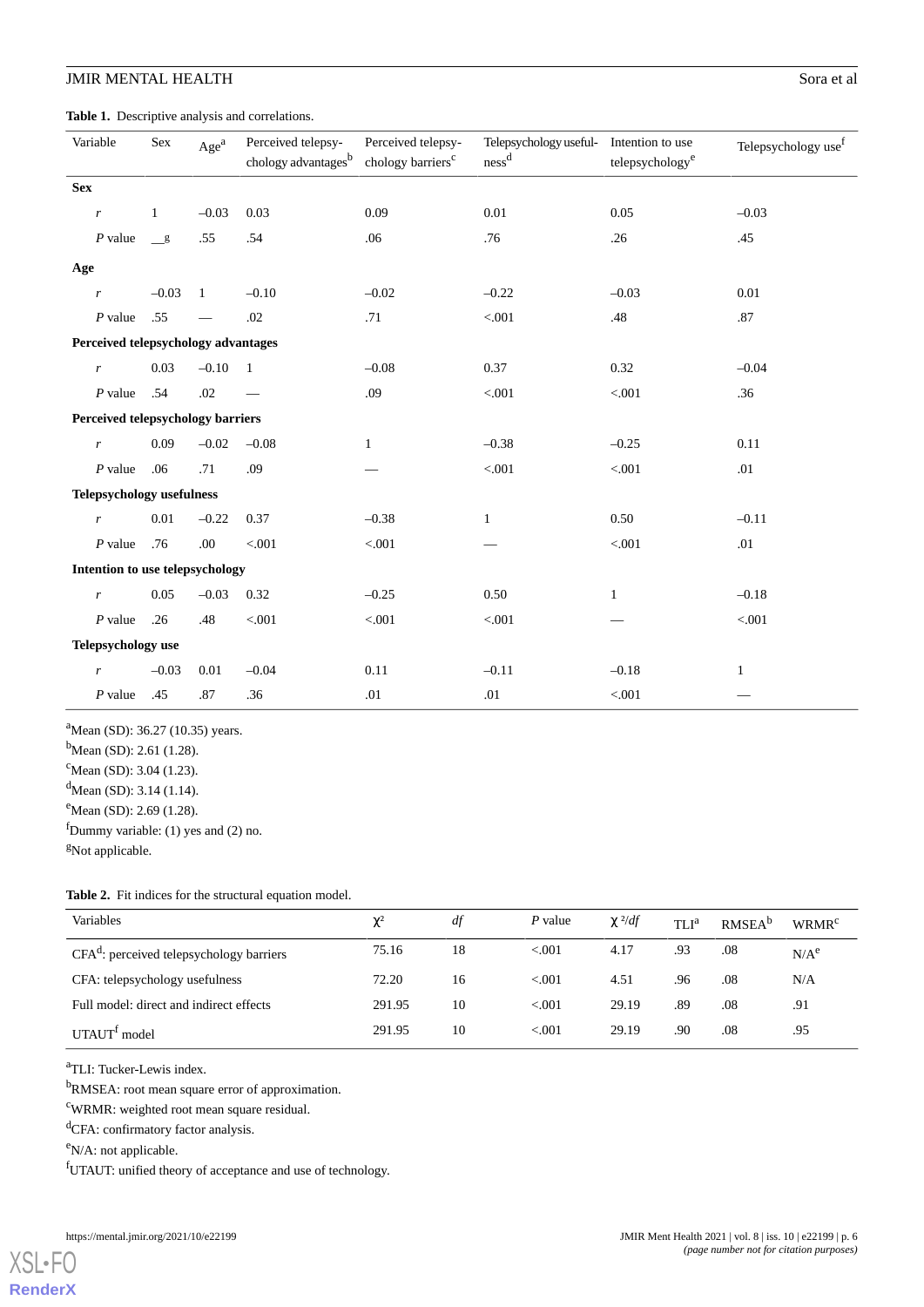# **Hypothesis Testing**

[Table 2](#page-5-1) presents the SEM results. Both the full and UTAUT models indicated an acceptable fit because the adjustment indexes were very similar. However, taking into account the theoretical framework and the fact that the UTAUT model presented a slightly better adjustment compared to the full model, we adopted the UTAUT model results.

[Figure 1](#page-3-0) displays the model results and supports all hypotheses. Hypothesis 1 was supported, as there was a significant negative relationship between perceived telepsychology barriers and telepsychology usefulness. In other words, the higher the perceived barriers to telepsychology were, the less useful participants perceived it to be. Hypothesis 2 was also supported: Perceived telepsychology advantages were positively related with telepsychology usefulness. This means that the greater the perceived advantages of telepsychology, the more useful participants perceived it to be and the higher their intention of use was. Note that the effect of perceived telepsychology barriers on telepsychology usefulness was stronger than the association between perceived telepsychology advantages and telepsychology usefulness.

Hypothesis 3, which suggested a positive relationship between telepsychology usefulness and the intention to use telepsychology, was supported as well, with results showing a significant positive relationship. In other words, participants that perceived telepsychology as useful tended to show a greater intention to use it.

Hypothesis 4 was supported, as there was a significant positive relationship between the intention to use telepsychology and actual telepsychology use, indicating that participants with higher levels of intention to use telepsychology presented higher telepsychology use than those with low intention.

Finally, all the hypotheses about mediation effects were also supported. Regarding the mediator role of telepsychology usefulness (H5), the results showed that it mediated the relationship between perceived telepsychology advantages (B=.23, *P*=.00) and perceived telepsychology barriers (B=–.47, *P*=.00) and the intention to use telepsychology.

The results presented a significant indirect effect of telepsychology usefulness on telepsychology use through the intention to use telepsychology (H6), showing that the intention to use telepsychology mediates the relationship between telepsychology usefulness and telepsychology use (B=.27, *P*=.00). In sum, perceived advantages and barriers affected participants telepsychology use through their perception of telepsychology usefulness and their intention to use telepsychology.

# *Discussion*

# **Principal Findings**

This study is one of few to examine the acceptance and use of telepsychology from participants' perspectives. It draws from the UTAUT model to explain how people accept and use telepsychology, taking into account not only UTAUT factors

(usefulness) but also additional determinants such as perceived telepsychology advantages and barriers.

Our results supported the viability of the UTAUT model in assessing telepsychology acceptance and use. It showed that telepsychology use is predicted by telepsychology usefulness and the intention to use telepsychology. These results are congruent with the extensive literature on the acceptance and use of new technology and on eHealth acceptance and use in particular [[22](#page-8-9)[,35](#page-9-12),[36](#page-9-4)[,38](#page-9-1)-[40\]](#page-9-3).

Perceived advantages and barriers also played a relevant role in explaining telepsychology acceptance and use. These factors determined participants' perceptions of telepsychology usefulness, which affected their intention to use it and, in turn, their actual use of it. A positive perception in the balance between telepsychology advantages and barriers seems to be critical in determining whether people will accept and use this treatment option, with barriers having the strongest effect. These results are also congruent with previous literature on perceived eHealth advantages and barriers [[14](#page-8-3)[,36](#page-9-4),[41](#page-9-5)[,42](#page-9-6)]. In this respect, it is worthy to mention that this literature has pointed out a discrepancy between low performance expectancy and actual efficacy of eHealth interventions [[14](#page-8-3)[,49](#page-9-13)]. This discrepancy is at least partially supported by our study, as it illustrates the critical role of perceived barriers in explaining telepsychology usefulness. Therefore, the need for further and transparent information and education to clarify misconceptions, especially those related to telepsychology barriers, was clear.

Overcoming barriers and fostering a positive perception of telepsychology has become a central issue since the outbreak of the COVID-19 pandemic. In this new context of social distancing, online psychotherapy has become more a necessity than an option. Many European and American mental health providers and policies relied on using technology to mitigate COVID-19 risks and to respond to elevated mental health demands. Our results can help stakeholders to strategically design ways of facilitating access and readiness to this treatment modality by focusing on the tested UTAUT model. Furthermore, as suggested by Pierce et al [[13\]](#page-8-2), telepsychology has come to stay, beyond the response to the pandemic crisis, and, therefore, the maturity of the field needs accelerated development to equal its expected widespread dissemination in routine practice.

Finally, the focus of this study was on the perception of synchronous videoconferencing, which is the most similar form of internet-delivered treatment to face-to-face psychotherapy. Other forms of telepsychology, such as internet-based treatment or self-guided, internet-based psychological interventions, could share some critical aspects with the model presented in our study. However, further research should be carried out to understand specific barriers and perceived usefulness when the intervention involves minimal or nonexistent contact with professionals.

# **Limitations**

Despite the interesting insight provided by this study, some limitations must be taken into consideration. First, all the measures were self-reported by participants, making common method variance possible. Future research should consider using

```
XS\cdotFC
RenderX
```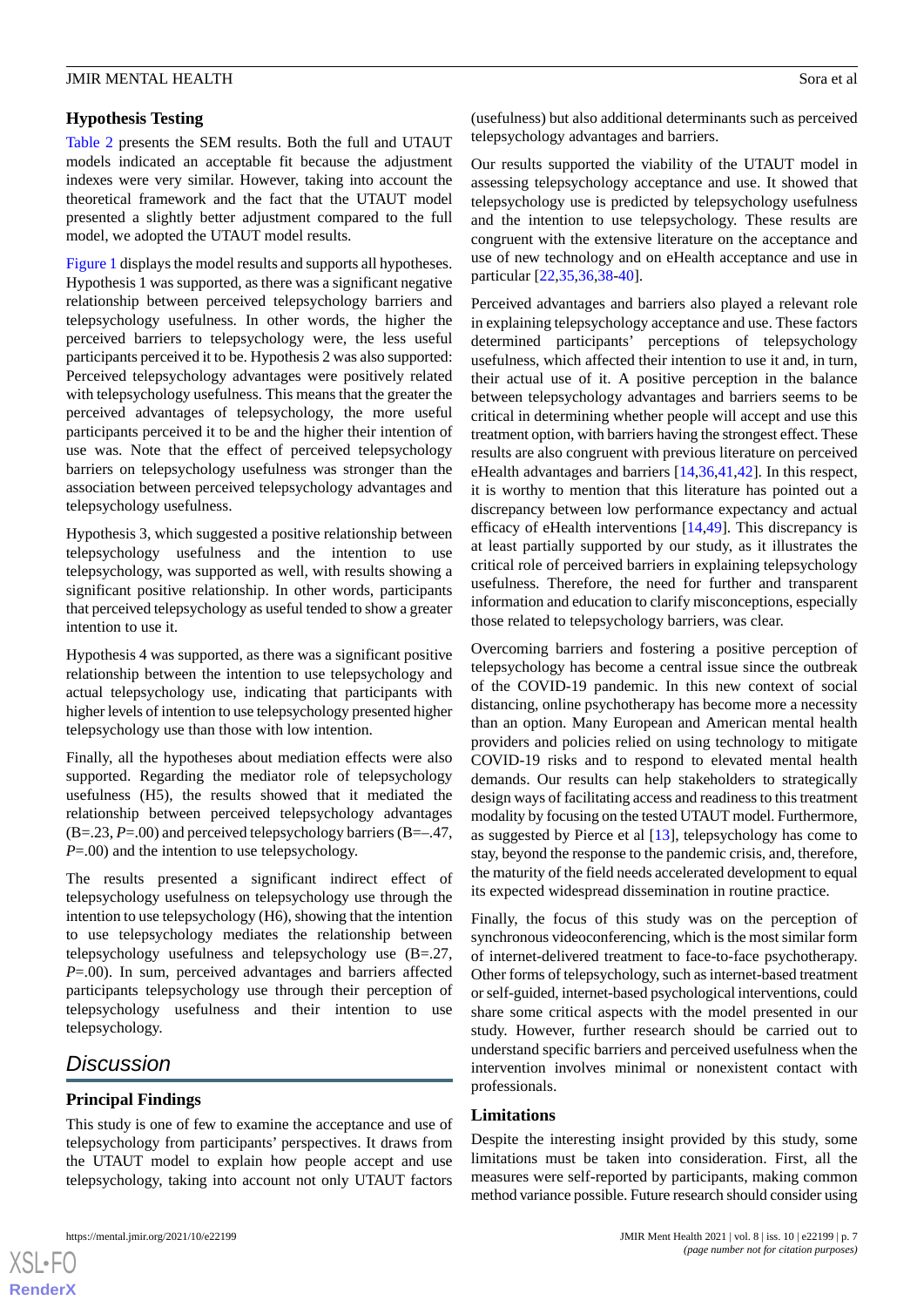additional measures from other sources. Second, the research design of this study was cross-sectional. Thus, it was not possible to infer causal relationships. Further research with longitudinal designs will be necessary to appropriately examine the possible causal effects as well as the stability of the UTAUT model over time.

Third, a convenience sampling method was used to collect data, which may limit the extrapolation of our results, especially to clinical settings. However, as it happens in other studies [[50\]](#page-9-14), it is unlikely to jeopardize the validity of our results, and it seems more probable that our results would be similar in other samples. In addition, since more than 60% of participants had used psychotherapy services in the course of their life, restrictions to the generalizability of the results to actual patients are lessened. In any case, further replication studies are needed. Fourth, 79.8% of the sample were women. This composition could have influenced our results, and it can make extrapolating them to a male sample difficult. Nevertheless, psychotherapy services are also more commonly used by women than men. Further research is needed to replicate and validate our results.

#### **Future Research**

This study represents a first step towards applying the UTAUT model to telepsychology. However, we focused on the most important factors to explain participants' acceptance and use of telepsychology, thereby overlooking other factors that are also relevant. In fact, it is congruent with the recent work by Ammenwerth [[51\]](#page-9-15), who concluded that the acceptance of a technology depends on multiple additional factors that has been overlooked, such as socio-organizational, workflow, cultural, or emotional aspects as well as differences in user groups (physicians, nurses, patients). For example, a critical personal determinant in telepsychology acceptance and use could be a

previous mental health diagnosis or treatment. Thus, future research is needed to examine these additional factors to gain a deeper understanding of telepsychology acceptance and use. Such factors could be ease of use, facilitators, or moderator variables. Telepsychology is a new field of study that requires further research, especially from the users' perspectives. A promising line of patient-focused research consists of involving users in the development of tools and platforms used to deliver interventions in order to meet their needs and minimize perceived barriers. Optimizing the engagement of participants in interventions is a key aspect for achieving successful treatment outcomes. Finally, it is probable that consumers' and professionals' perceptions about online psychotherapy had shifted as they have been impelled to experience the setting due to the pandemic crisis. Data collection was carried out before the outbreak, and, therefore, we could not take into account the social context when developing the UTAUT model for telepsychology. It is probable that society's perception about telepsychology has changed. Hence, additional research is necessary to better understand telepsychology acceptance by society.

#### **Practical Implications**

This study describes the main factors that must be taken into account to promote acceptance and use of telepsychology among potential clients. Our results provide evidence of the need to foster a positive perception of telepsychology, with a focus on its advantages, and to come up with ways to overcome perceived barriers that do not otherwise hinder conventional face-to-face psychotherapy. In this respect, mental health care stakeholders have a critical role, as van Voorhees et al demonstrated [[52\]](#page-9-16). showing that uptake of an e-mental health intervention increased when clinicians adopted a focus on client-centered information aimed at intrinsic motivation.

# <span id="page-7-0"></span>**Conflicts of Interest**

<span id="page-7-1"></span>None declared.

# <span id="page-7-2"></span>**References**

- 1. World Health Organization. The World Health Report. 2001. URL:<https://www.who.int/whr/2001/en/> [accessed 2020-05-22]
- <span id="page-7-3"></span>2. Alonso J, Codony M, Kovess V, Angermeyer MC, Katz SJ, Haro JM, et al. Population level of unmet need for mental healthcare in Europe. Br J Psychiatry 2007 Apr 02;190(4):299-306. [doi: [10.1192/bjp.bp.106.022004](http://dx.doi.org/10.1192/bjp.bp.106.022004)] [Medline: [17401035](http://www.ncbi.nlm.nih.gov/entrez/query.fcgi?cmd=Retrieve&db=PubMed&list_uids=17401035&dopt=Abstract)]
- <span id="page-7-4"></span>3. Blumenthal SJ, Kagen J. The Effects of Socioeconomic Status on Health in Rural and Urban America. JAMA 2002 Jan 02;287(1):109. [doi: [10.1001/jama.287.1.109-jms0102-3-1\]](http://dx.doi.org/10.1001/jama.287.1.109-jms0102-3-1)
- <span id="page-7-5"></span>4. Johnson DR, Booth A. Rural Economic Decline and Marital Quality: A Panel Study of Farm Marriages. Family Relations 1990 Apr;39(2):159. [doi: [10.2307/585718](http://dx.doi.org/10.2307/585718)]
- <span id="page-7-6"></span>5. Kim KJ, Conger RD, Lorenz FO, Elder GH. Parent–adolescent reciprocity in negative affect and its relation to early adult social development. Developmental Psychology 2001;37(6):775-790. [doi: [10.1037/0012-1649.37.6.775](http://dx.doi.org/10.1037/0012-1649.37.6.775)]
- <span id="page-7-7"></span>6. Rees CS, Haythornthwaite S. Telepsychology and videoconferencing: Issues, opportunities and guidelines for psychologists. Australian Psychologist 2007 Feb 02;39(3):212-219. [doi: [10.1080/00050060412331295108](http://dx.doi.org/10.1080/00050060412331295108)]
- 7. Simpson S. Psychotherapy via videoconferencing: a review. British Journal of Guidance & Counselling 2009 Aug;37(3):271-286. [doi: [10.1080/03069880902957007\]](http://dx.doi.org/10.1080/03069880902957007)
- 8. Guidelines for the Practice of Telepsychology. American Psychological Association. URL: [https://www.apa.org/practice/](https://www.apa.org/practice/guidelines/telepsychology) [guidelines/telepsychology](https://www.apa.org/practice/guidelines/telepsychology) [accessed 2021-09-14]
- 9. Varker T, Brand RM, Ward J, Terhaag S, Phelps A. Efficacy of synchronous telepsychology interventions for people with anxiety, depression, posttraumatic stress disorder, and adjustment disorder: A rapid evidence assessment. Psychol Serv 2019 Nov;16(4):621-635. [doi: [10.1037/ser0000239\]](http://dx.doi.org/10.1037/ser0000239) [Medline: [29809025\]](http://www.ncbi.nlm.nih.gov/entrez/query.fcgi?cmd=Retrieve&db=PubMed&list_uids=29809025&dopt=Abstract)

[XSL](http://www.w3.org/Style/XSL)•FO **[RenderX](http://www.renderx.com/)**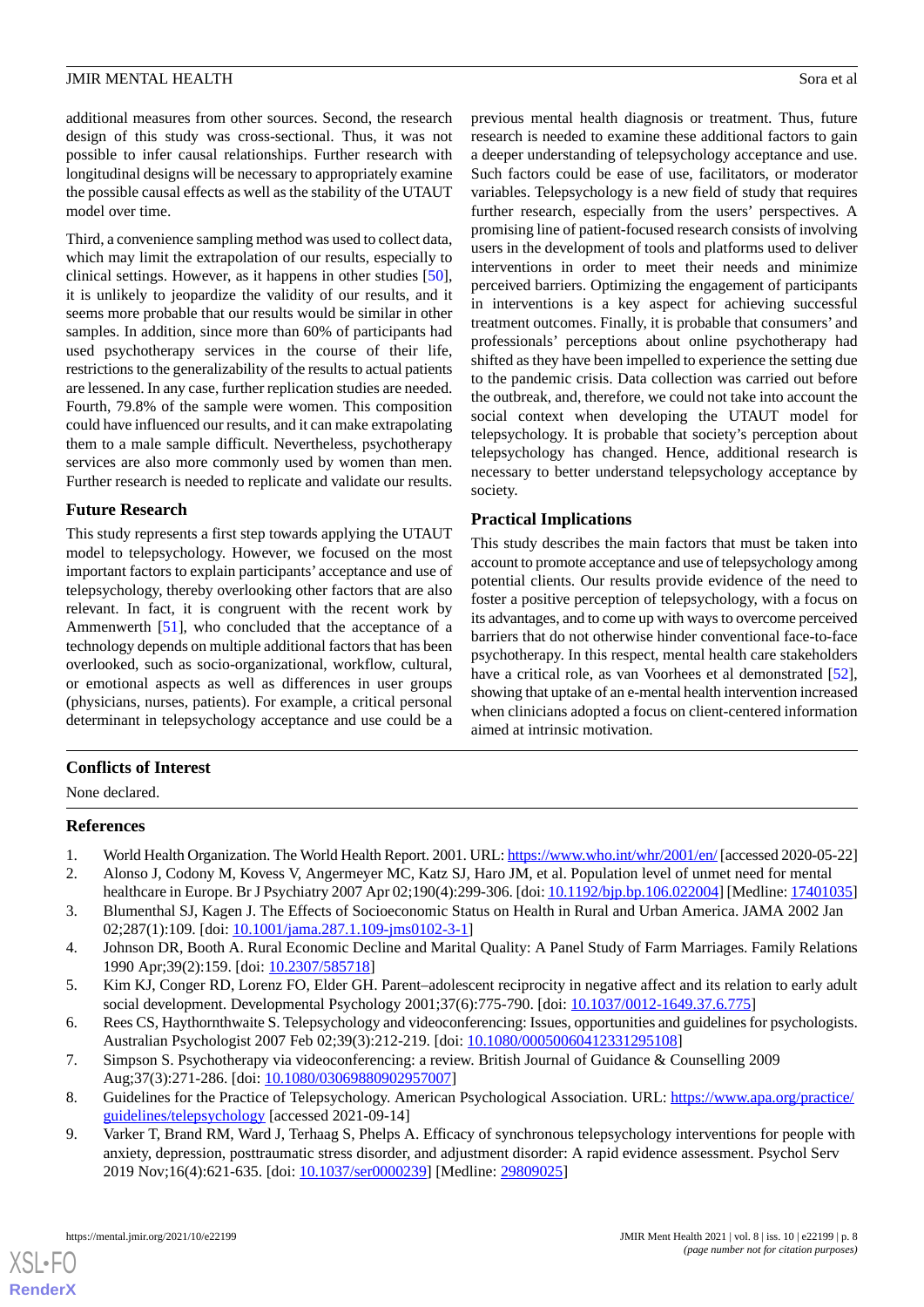- <span id="page-8-0"></span>10. Sucala M, Schnur JB, Constantino MJ, Miller SJ, Brackman EH, Montgomery GH. The therapeutic relationship in e-therapy for mental health: a systematic review. J Med Internet Res 2012 Aug 02;14(4):e110 [[FREE Full text](https://www.jmir.org/2012/4/e110/)] [doi: [10.2196/jmir.2084](http://dx.doi.org/10.2196/jmir.2084)] [Medline: [22858538](http://www.ncbi.nlm.nih.gov/entrez/query.fcgi?cmd=Retrieve&db=PubMed&list_uids=22858538&dopt=Abstract)]
- <span id="page-8-1"></span>11. Flückiger C, Del Re AC, Wampold BE, Horvath AO. The alliance in adult psychotherapy: A meta-analytic synthesis. Psychotherapy (Chic) 2018 Dec;55(4):316-340. [doi: [10.1037/pst0000172](http://dx.doi.org/10.1037/pst0000172)] [Medline: [29792475](http://www.ncbi.nlm.nih.gov/entrez/query.fcgi?cmd=Retrieve&db=PubMed&list_uids=29792475&dopt=Abstract)]
- <span id="page-8-2"></span>12. Simpson SG, Reid CL. Therapeutic alliance in videoconferencing psychotherapy: a review. Aust J Rural Health 2014 Dec 10;22(6):280-299. [doi: [10.1111/ajr.12149](http://dx.doi.org/10.1111/ajr.12149)] [Medline: [25495622](http://www.ncbi.nlm.nih.gov/entrez/query.fcgi?cmd=Retrieve&db=PubMed&list_uids=25495622&dopt=Abstract)]
- <span id="page-8-3"></span>13. Pierce BS, Perrin PB, Tyler CM, McKee GB, Watson JD. The COVID-19 telepsychology revolution: A national study of pandemic-based changes in U.S. mental health care delivery. Am Psychol 2021 Jan;76(1):14-25. [doi: [10.1037/amp0000722\]](http://dx.doi.org/10.1037/amp0000722) [Medline: [32816503](http://www.ncbi.nlm.nih.gov/entrez/query.fcgi?cmd=Retrieve&db=PubMed&list_uids=32816503&dopt=Abstract)]
- <span id="page-8-4"></span>14. Hennemann S, Beutel ME, Zwerenz R. Drivers and Barriers to Acceptance of Web-Based Aftercare of Patients in Inpatient Routine Care: A Cross-Sectional Survey. J Med Internet Res 2016 Dec 23;18(12):e337 [[FREE Full text](https://www.jmir.org/2016/12/e337/)] [doi: [10.2196/jmir.6003](http://dx.doi.org/10.2196/jmir.6003)] [Medline: [28011445](http://www.ncbi.nlm.nih.gov/entrez/query.fcgi?cmd=Retrieve&db=PubMed&list_uids=28011445&dopt=Abstract)]
- <span id="page-8-5"></span>15. Chismar W, Wiley-Patton S. Does the extended technology acceptance model apply to physicians. 2003 Presented at: 36th Annual Hawaii International Conference on System Sciences; January 6-9, 2003; Big Island, HI URL: [https://ieeexplore.](https://ieeexplore.ieee.org/document/1174354) [ieee.org/document/1174354](https://ieeexplore.ieee.org/document/1174354) [doi: [10.1109/hicss.2003.1174354](http://dx.doi.org/10.1109/hicss.2003.1174354)]
- <span id="page-8-6"></span>16. Kern A, Hong V, Song J, Lipson SK, Eisenberg D. Mental health apps in a college setting: openness, usage, and attitudes. Mhealth 2018 Jun;4:20-20 [\[FREE Full text\]](https://doi.org/10.21037/mhealth.2018.06.01) [doi: [10.21037/mhealth.2018.06.01](http://dx.doi.org/10.21037/mhealth.2018.06.01)] [Medline: [30050916\]](http://www.ncbi.nlm.nih.gov/entrez/query.fcgi?cmd=Retrieve&db=PubMed&list_uids=30050916&dopt=Abstract)
- <span id="page-8-7"></span>17. Torous J, Nicholas J, Larsen ME, Firth J, Christensen H. Clinical review of user engagement with mental health smartphone apps: evidence, theory and improvements. Evid Based Ment Health 2018 Aug 05;21(3):116-119. [doi: [10.1136/eb-2018-102891\]](http://dx.doi.org/10.1136/eb-2018-102891) [Medline: [29871870\]](http://www.ncbi.nlm.nih.gov/entrez/query.fcgi?cmd=Retrieve&db=PubMed&list_uids=29871870&dopt=Abstract)
- <span id="page-8-20"></span>18. Kaltenthaler E, Sutcliffe P, Parry G, Beverley C, Rees A, Ferriter M. The acceptability to patients of computerized cognitive behaviour therapy for depression: a systematic review. Psychol Med 2008 Nov;38(11):1521-1530. [doi: [10.1017/S0033291707002607](http://dx.doi.org/10.1017/S0033291707002607)] [Medline: [18205964](http://www.ncbi.nlm.nih.gov/entrez/query.fcgi?cmd=Retrieve&db=PubMed&list_uids=18205964&dopt=Abstract)]
- <span id="page-8-8"></span>19. Waller R, Gilbody S. Barriers to the uptake of computerized cognitive behavioural therapy: a systematic review of the quantitative and qualitative evidence. Psychol Med 2009 May;39(5):705-712. [doi: [10.1017/S0033291708004224\]](http://dx.doi.org/10.1017/S0033291708004224) [Medline: [18812006](http://www.ncbi.nlm.nih.gov/entrez/query.fcgi?cmd=Retrieve&db=PubMed&list_uids=18812006&dopt=Abstract)]
- <span id="page-8-9"></span>20. Gun SY, Titov N, Andrews G. Acceptability of Internet treatment of anxiety and depression. Australas Psychiatry 2011 Jun;19(3):259-264. [doi: [10.3109/10398562.2011.562295\]](http://dx.doi.org/10.3109/10398562.2011.562295) [Medline: [21682626](http://www.ncbi.nlm.nih.gov/entrez/query.fcgi?cmd=Retrieve&db=PubMed&list_uids=21682626&dopt=Abstract)]
- <span id="page-8-10"></span>21. Eichenberg C, Wolters C, Brähler E. The internet as a mental health advisor in Germany--results of a national survey. PLoS One 2013;8(11):e79206 [\[FREE Full text\]](https://dx.plos.org/10.1371/journal.pone.0079206) [doi: [10.1371/journal.pone.0079206\]](http://dx.doi.org/10.1371/journal.pone.0079206) [Medline: [24278121\]](http://www.ncbi.nlm.nih.gov/entrez/query.fcgi?cmd=Retrieve&db=PubMed&list_uids=24278121&dopt=Abstract)
- 22. Koivumäki T, Pekkarinen S, Lappi M, Väisänen J, Juntunen J, Pikkarainen M. Consumer Adoption of Future MyData-Based Preventive eHealth Services: An Acceptance Model and Survey Study. J Med Internet Res 2017 Dec 22;19(12):e429 [\[FREE](https://www.jmir.org/2017/12/e429/) [Full text\]](https://www.jmir.org/2017/12/e429/) [doi: [10.2196/jmir.7821](http://dx.doi.org/10.2196/jmir.7821)] [Medline: [29273574\]](http://www.ncbi.nlm.nih.gov/entrez/query.fcgi?cmd=Retrieve&db=PubMed&list_uids=29273574&dopt=Abstract)
- <span id="page-8-12"></span><span id="page-8-11"></span>23. Jiang LC, Wang Z, Peng T, Zhu JJ. The divided communities of shared concerns: mapping the intellectual structure of e-Health research in social science journals. Int J Med Inform 2015 Jan;84(1):24-35. [doi: [10.1016/j.ijmedinf.2014.09.003](http://dx.doi.org/10.1016/j.ijmedinf.2014.09.003)] [Medline: [25277295](http://www.ncbi.nlm.nih.gov/entrez/query.fcgi?cmd=Retrieve&db=PubMed&list_uids=25277295&dopt=Abstract)]
- <span id="page-8-13"></span>24. Venkatesh V, Morris M, Davis G, Davis F. User Acceptance of Information Technology: Toward a Unified View. MIS Quarterly 2003;27(3):425. [doi: [10.2307/30036540](http://dx.doi.org/10.2307/30036540)]
- <span id="page-8-15"></span><span id="page-8-14"></span>25. Davis FD. Perceived Usefulness, Perceived Ease of Use, and User Acceptance of Information Technology. MIS Quarterly 1989 Sep;13(3):319. [doi: [10.2307/249008\]](http://dx.doi.org/10.2307/249008)
- <span id="page-8-16"></span>26. Fishbein M, Ajzen I. Belief, Attitude, Intention and Behavior: An Introduction to Theory and Research. Reading, MA: Addison-Wesley; 1975.
- <span id="page-8-17"></span>27. Fishbein M. Readings in Attitude Theory and Measurement. New York, NY: John Wiley & Sons; 1967.
- <span id="page-8-19"></span><span id="page-8-18"></span>28. Davis FD, Bagozzi RP, Warshaw PR. Extrinsic and Intrinsic Motivation to Use Computers in the Workplace1. J Appl Social Pyschol 1992 Jul;22(14):1111-1132. [doi: [10.1111/j.1559-1816.1992.tb00945.x\]](http://dx.doi.org/10.1111/j.1559-1816.1992.tb00945.x)
- 29. Taylor S, Todd PA. Understanding Information Technology Usage: A Test of Competing Models. Information Systems Research 1995 Jun; 6(2): 144-176. [doi: 10.1287/isre. 6.2.144]
- 30. Rogers EM. Diffusion of Innovations, 5th ed. New York, NY: Free Press; 2003.
- 31. Bandura A. Social foundations of thought and action: A social cognitive theory. Englewood Cliffs, NJ: Prentice-Hall; 1986.
- 32. Hoque R, Sorwar G. Understanding factors influencing the adoption of mHealth by the elderly: An extension of the UTAUT model. Int J Med Inform 2017 May;101:75-84. [doi: [10.1016/j.ijmedinf.2017.02.002\]](http://dx.doi.org/10.1016/j.ijmedinf.2017.02.002) [Medline: [28347450\]](http://www.ncbi.nlm.nih.gov/entrez/query.fcgi?cmd=Retrieve&db=PubMed&list_uids=28347450&dopt=Abstract)
- 33. Taiwo A, Downe A. The theory of user acceptance and use of technology (UTAUT): a meta-analytic review of empirical findings. Journal of Theoretical and Applied Information Technology 2013;49(1):48-58. [doi: [10.12691/ajis-3-2-3](http://dx.doi.org/10.12691/ajis-3-2-3)]
- 34. Liu L, Miguel Cruz A, Rios Rincon A, Buttar V, Ranson Q, Goertzen D. What factors determine therapists' acceptance of new technologies for rehabilitation – a study using the Unified Theory of Acceptance and Use of Technology (UTAUT). Disabil Rehabil 2015;37(5):447-455. [doi: [10.3109/09638288.2014.923529\]](http://dx.doi.org/10.3109/09638288.2014.923529) [Medline: [24901351](http://www.ncbi.nlm.nih.gov/entrez/query.fcgi?cmd=Retrieve&db=PubMed&list_uids=24901351&dopt=Abstract)]

[XSL](http://www.w3.org/Style/XSL)•FO **[RenderX](http://www.renderx.com/)**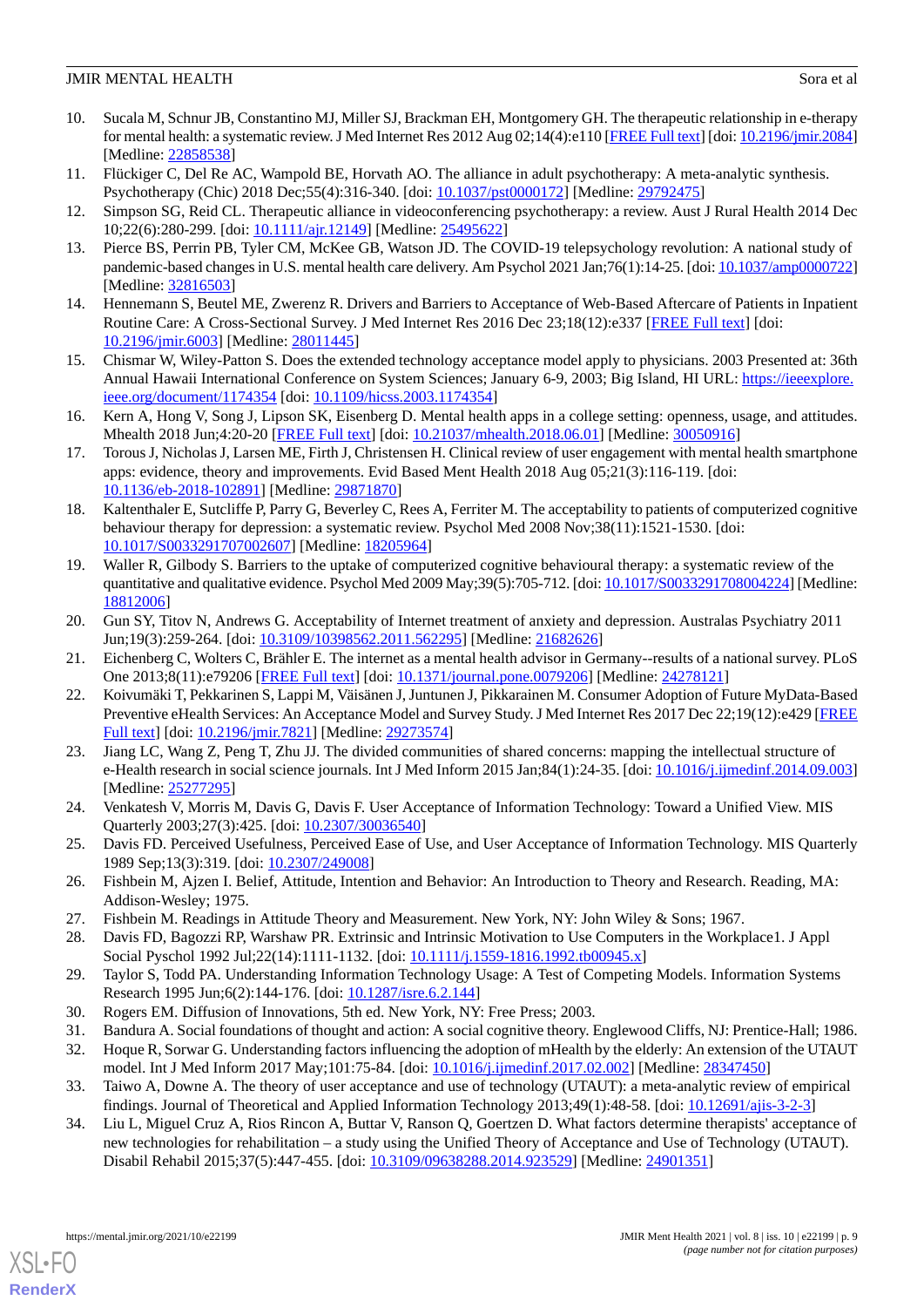- <span id="page-9-12"></span>35. Hennemann S, Beutel ME, Zwerenz R. Ready for eHealth? Health Professionals' Acceptance and Adoption of eHealth Interventions in Inpatient Routine Care. J Health Commun 2017 Mar;22(3):274-284. [doi: [10.1080/10810730.2017.1284286\]](http://dx.doi.org/10.1080/10810730.2017.1284286) [Medline: [28248626](http://www.ncbi.nlm.nih.gov/entrez/query.fcgi?cmd=Retrieve&db=PubMed&list_uids=28248626&dopt=Abstract)]
- <span id="page-9-4"></span>36. Hennemann S, Witthöft M, Bethge M, Spanier K, Beutel ME, Zwerenz R. Acceptance and barriers to access of occupational e-mental health: cross-sectional findings from a health-risk population of employees. Int Arch Occup Environ Health 2018 Apr;91(3):305-316. [doi: [10.1007/s00420-017-1280-5](http://dx.doi.org/10.1007/s00420-017-1280-5)] [Medline: [29189895\]](http://www.ncbi.nlm.nih.gov/entrez/query.fcgi?cmd=Retrieve&db=PubMed&list_uids=29189895&dopt=Abstract)
- <span id="page-9-0"></span>37. Dünnebeil S, Sunyaev A, Blohm I, Leimeister JM, Krcmar H. Determinants of physicians' technology acceptance for e-health in ambulatory care. Int J Med Inform 2012 Nov;81(11):746-760. [doi: [10.1016/j.ijmedinf.2012.02.002\]](http://dx.doi.org/10.1016/j.ijmedinf.2012.02.002) [Medline: [22397989](http://www.ncbi.nlm.nih.gov/entrez/query.fcgi?cmd=Retrieve&db=PubMed&list_uids=22397989&dopt=Abstract)]
- <span id="page-9-2"></span><span id="page-9-1"></span>38. Dohan MS, Tan J. Perceived usefulness and behavioral intention to use consumer-oriented web-based health tools: A meta-analysis. 2013 Presented at: Nineteenth Americas Conference on Information Systems; August 15-17, 2013; Chicago, IL.
- <span id="page-9-3"></span>39. Zhao Y, Ni Q, Zhou R. What factors influence the mobile health service adoption? A meta-analysis and the moderating role of age. International Journal of Information Management 2018 Dec;43:342-350. [doi: [10.1016/j.ijinfomgt.2017.08.006](http://dx.doi.org/10.1016/j.ijinfomgt.2017.08.006)]
- <span id="page-9-5"></span>40. Dwivedi YK, Rana NP, Chen H, Williams MD. A Meta-analysis of the Unified Theory of Acceptance and Use of Technology (UTAUT). In: Nüttgens M, Gadatsch A, Kautz K, Schirmer I, Blinn N, editors. Governance and Sustainability in Information Systems. Managing the Transfer and Diffusion of IT. TDIT 2011. IFIP Advances in Information and Communication Technology, vol 366. Berlin, Heidelberg: Springer; 2011:155-170. [doi: [10.1007/978-3-642-24148-2\\_10](http://dx.doi.org/10.1007/978-3-642-24148-2_10)]
- <span id="page-9-6"></span>41. Ebert DD, Berking M, Cuijpers P, Lehr D, Pörtner M, Baumeister H. Increasing the acceptance of internet-based mental health interventions in primary care patients with depressive symptoms. A randomized controlled trial. J Affect Disord 2015 May 01;176:9-17. [doi: [10.1016/j.jad.2015.01.056](http://dx.doi.org/10.1016/j.jad.2015.01.056)] [Medline: [25682378](http://www.ncbi.nlm.nih.gov/entrez/query.fcgi?cmd=Retrieve&db=PubMed&list_uids=25682378&dopt=Abstract)]
- <span id="page-9-7"></span>42. Schnall R, Higgins T, Brown W, Carballo-Dieguez A, Bakken S. Trust, Perceived Risk, Perceived Ease of Use and Perceived Usefulness as Factors Related to mHealth Technology Use. Stud Health Technol Inform 2015;216:467-471 [\[FREE Full](http://europepmc.org/abstract/MED/26262094) [text](http://europepmc.org/abstract/MED/26262094)] [Medline: [26262094](http://www.ncbi.nlm.nih.gov/entrez/query.fcgi?cmd=Retrieve&db=PubMed&list_uids=26262094&dopt=Abstract)]
- <span id="page-9-9"></span><span id="page-9-8"></span>43. Cocosila M, Archer N, Yuan Y. Early Investigation of New Information Technology Acceptance: A Perceived Risk - Motivation Model. CAIS 2009;25:30. [doi: [10.17705/1cais.02530\]](http://dx.doi.org/10.17705/1cais.02530)
- 44. Young KS. An empirical examination of client attitudes towards online counseling. Cyberpsychol Behav 2005 Apr;8(2):172-177. [doi: [10.1089/cpb.2005.8.172\]](http://dx.doi.org/10.1089/cpb.2005.8.172) [Medline: [15938657\]](http://www.ncbi.nlm.nih.gov/entrez/query.fcgi?cmd=Retrieve&db=PubMed&list_uids=15938657&dopt=Abstract)
- <span id="page-9-10"></span>45. Paramio Pérez G, Almagro BJ, Hernando Gómez A, Aguaded Gómez JI. Validación de la escala eHealth Literacy (eHEALS) en población universitaria española. Rev. Esp. Salud Publica 2015 Jun;89(3):329-338. [doi: [10.4321/s1135-57272015000300010](http://dx.doi.org/10.4321/s1135-57272015000300010)]
- <span id="page-9-11"></span>46. Muthén LK, Muthén BO. Mplus User's Guide. Seventh Edition. Los Angeles, CA: Muthen & Muthen; 2012.
- <span id="page-9-13"></span>47. Bentler PM. Comparative fit indexes in structural models. Psychol Bull 1990 Mar;107(2):238-246. [doi: [10.1037/0033-2909.107.2.238\]](http://dx.doi.org/10.1037/0033-2909.107.2.238) [Medline: [2320703](http://www.ncbi.nlm.nih.gov/entrez/query.fcgi?cmd=Retrieve&db=PubMed&list_uids=2320703&dopt=Abstract)]
- <span id="page-9-14"></span>48. Browne M, Cudeck R. Alternative Ways of Assessing Model Fit. Sociological Methods & Research 2016 Jun 29;21(2):230-258. [doi: [10.1177/0049124192021002005\]](http://dx.doi.org/10.1177/0049124192021002005)
- <span id="page-9-15"></span>49. Barak A, Hen L, Boniel-Nissim M, Shapira N. A Comprehensive Review and a Meta-Analysis of the Effectiveness of Internet-Based Psychotherapeutic Interventions. Journal of Technology in Human Services 2008 Jul 03;26(2-4):109-160. [doi: [10.1080/15228830802094429](http://dx.doi.org/10.1080/15228830802094429)]
- <span id="page-9-16"></span>50. Bakker AB, Sanz-Vergel AI, Rodríguez-Muñoz A, Antino M. Ripple Effects of Surface Acting: A Diary Study among Dual-Earner Couples. Span J Psychol 2019 Mar 01;22:E7. [doi: [10.1017/sjp.2019.6\]](http://dx.doi.org/10.1017/sjp.2019.6) [Medline: [30819266\]](http://www.ncbi.nlm.nih.gov/entrez/query.fcgi?cmd=Retrieve&db=PubMed&list_uids=30819266&dopt=Abstract)
- 51. Ammenwerth E. Technology Acceptance Models in Health Informatics: TAM and UTAUT. Stud Health Technol Inform 2019 Jul 30;263:64-71. [doi: [10.3233/SHTI190111\]](http://dx.doi.org/10.3233/SHTI190111) [Medline: [31411153\]](http://www.ncbi.nlm.nih.gov/entrez/query.fcgi?cmd=Retrieve&db=PubMed&list_uids=31411153&dopt=Abstract)
- 52. Van Voorhees BW, Hsiung RC, Marko-Holguin M, Houston TK, Fogel J, Lee R, et al. Internal versus external motivation in referral of primary care patients with depression to an internet support group: randomized controlled trial. J Med Internet Res 2013 Mar 12;15(3):e42 [\[FREE Full text\]](https://www.jmir.org/2013/3/e42/) [doi: [10.2196/jmir.2197\]](http://dx.doi.org/10.2196/jmir.2197) [Medline: [23482332](http://www.ncbi.nlm.nih.gov/entrez/query.fcgi?cmd=Retrieve&db=PubMed&list_uids=23482332&dopt=Abstract)]

# **Abbreviations**

**APA:** American Psychological Association

**C-TAM-TPB:** combined technology acceptance model and theory of planned behavior

**CFA:** confirmatory factor analysis

**ICT:** information and communication technology

**RMSEA:** root mean square error of approximation

**SCT:** social cognitive theory

**SEM:** structural equation models

**TAM:** technology acceptance model

**TID:** theory of innovation diffusion

**TLI:** Tucker-Lewis index

[XSL](http://www.w3.org/Style/XSL)•FO **[RenderX](http://www.renderx.com/)**